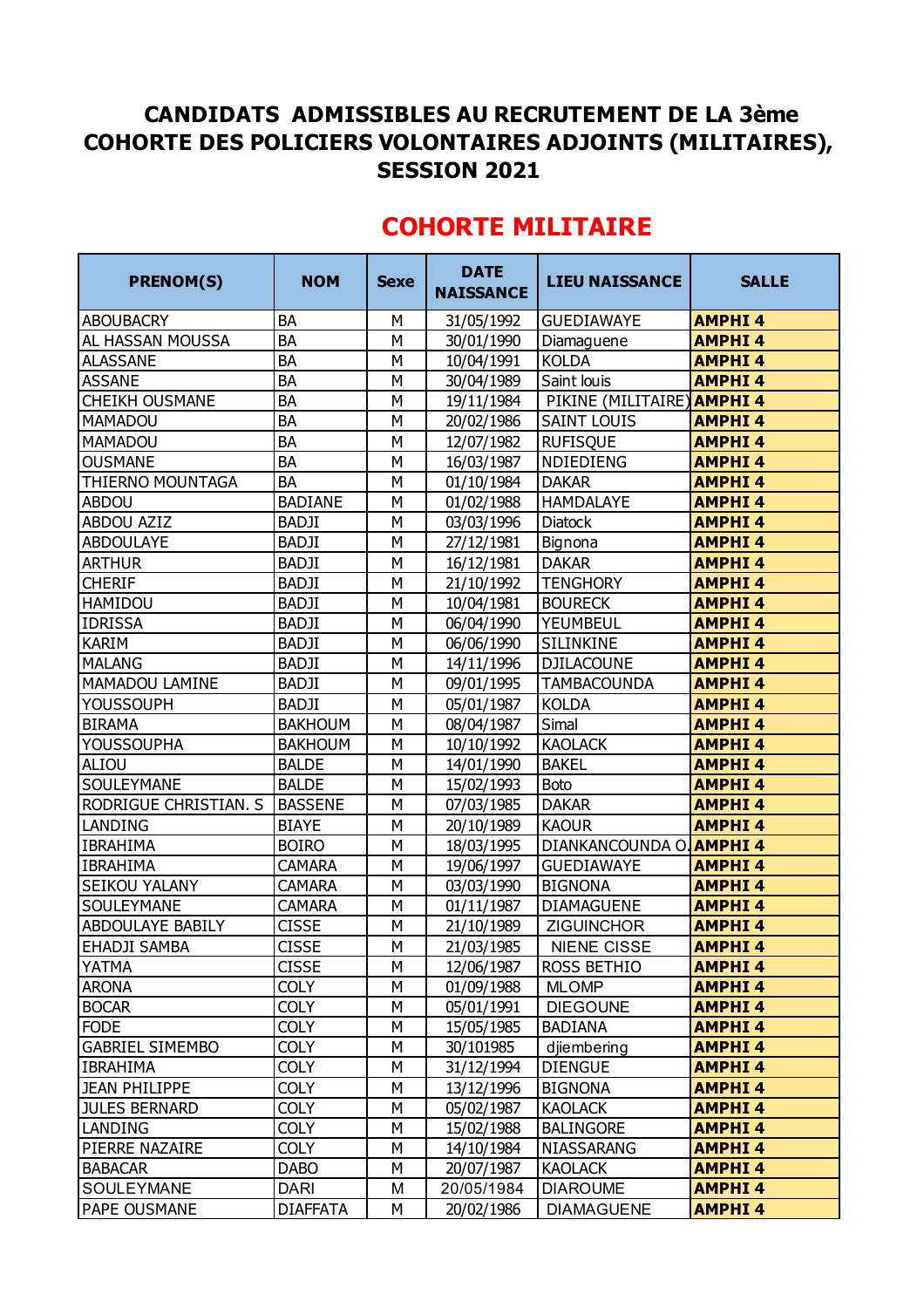| <b>MAGATTE</b>              | <b>DIAGNE</b>   | М              | 05/01/1988 | <b>ROSSO SENEGAL</b>             | <b>AMPHI4</b>                  |
|-----------------------------|-----------------|----------------|------------|----------------------------------|--------------------------------|
| MAMADOU                     | <b>DIAGNE</b>   | M              | 02/01/1984 | <b>NGOKOL</b>                    | <b>AMPHI4</b>                  |
| <b>MODOU</b>                | <b>DIAGNE</b>   | М              | 12/01/1994 | <b>RUFISQUE</b>                  | <b>AMPHI4</b>                  |
| <b>MOHAHED</b>              | <b>DIAGNE</b>   | М              | 28/12/1987 | <b>MAKHANA</b>                   | <b>AMPHI4</b>                  |
| <b>MOR CISSE</b>            | <b>DIAGNE</b>   | M              | 20/03/1987 | <b>DIOURBEL</b>                  | <b>AMPHI4</b>                  |
| <b>SERIGNE MOUHAMADOU</b>   | <b>DIAGNE</b>   | M              | 30/11/1987 | <b>BARGNY</b>                    | <b>AMPHI4</b>                  |
| <b>MANGONE</b>              | <b>DIAKHATE</b> | М              | 16/07/1987 | <b>GUEOUL</b>                    | <b>AMPHI4</b>                  |
| <b>ADAMA</b>                | <b>DIALLO</b>   | M              | 11/10/1994 | <b>GUINAW RAILS</b>              | <b>AMPHI4</b>                  |
| <b>AMADOU</b>               | <b>DIALLO</b>   | M              | 24/04/1990 | <b>DIAKHAO</b>                   | <b>AMPHI4</b>                  |
| <b>BOUBACAR SIDY</b>        | <b>DIALLO</b>   | M              | 02/02/1997 | <b>BILEL</b>                     | <b>AMPHI4</b>                  |
| <b>DABY</b>                 | <b>DIALLO</b>   | M              | 20/08/1995 | <b>IBEL</b>                      | <b>AMPHI4</b>                  |
| <b>IBRAHIMA BENJAMIN</b>    | <b>DIALLO</b>   | М              | 09/09/1993 | <b>TEMENTO DOMEL AMPHI 4</b>     |                                |
| MOUHAMADOU                  | <b>DIALLO</b>   | М              | 03/03/1982 | SAINT-LOUIS (MILITAMPHI 4        |                                |
| MOUHAMADOU SALIOU           | <b>DIALLO</b>   | M              | 11/03/1984 | <b>KAOLACK</b>                   | <b>AMPHI4</b>                  |
| <b>OUSMANE</b>              | <b>DIALLO</b>   | М              | 12/07/1995 | <b>THIES</b>                     | <b>AMPHI4</b>                  |
| <b>RADY</b>                 | <b>DIALLO</b>   | М              | 01/02/1984 | SAINT-LOUIS                      | <b>AMPHI4</b>                  |
| SOULEYMANE                  | <b>DIALLO</b>   | M              | 06/03/1986 | <b>PIKINE</b>                    | <b>AMPHI4</b>                  |
| <b>ALASSANE</b>             | <b>DIANE</b>    | М              | 01/03/1993 | <b>KAFFRINE</b>                  | <b>AMPHI4</b>                  |
| Amadou Mountarou            | <b>DIAO</b>     | М              | 02/10/1985 | Thiaroye Mer                     | <b>AMPHI4</b>                  |
| <b>IBRAHIMA</b>             | <b>DIAO</b>     | M              | 13/06/1987 | <b>DIACOUNDA</b>                 | <b>AMPHI4</b>                  |
| MOUHAMADOU                  | <b>DIASSY</b>   | M              | 13/06/1986 | SARE MAMADOU .K   AMPHI 4        |                                |
| <b>ABDOULAYE</b>            | <b>DIATTA</b>   | M              | 16/01/1991 | <b>GUINAW RAIL</b>               | <b>AMPHI4</b>                  |
| <b>AFANA</b>                | <b>DIATTA</b>   | M              | 01/11/1998 | <b>BOUKITINGHO</b>               | <b>AMPHI4</b>                  |
| <b>BACARY</b>               | <b>DIATTA</b>   | М              | 26/08/1988 | <b>PIKINE</b>                    | <b>AMPHI4</b>                  |
| KALILOU                     | <b>DIATTA</b>   | М              | 01/05/1987 | <b>TENDOUCK</b>                  | <b>AMPHI4</b>                  |
| LANG                        | <b>DIATTA</b>   | M              | 10/01/1986 | <b>BAGAYA</b>                    | <b>AMPHI4</b>                  |
| <b>MAMADOU LAMINE</b>       | <b>DIATTA</b>   | М              | 17/09/1990 | <b>ADEANE</b>                    | <b>AMPHI4</b>                  |
| <b>MAMINA</b>               | <b>DIATTA</b>   | M              | 06/04/1988 | <b>NIAFOR</b>                    | <b>AMPHI4</b>                  |
| OLIVIER CLAUDE. AM          | <b>DIATTA</b>   | M              | 05/02/1987 | <b>BIGNONA</b>                   | <b>AMPHI4</b>                  |
| <b>FATOU KINE</b>           | DIAW            | F              | 09/01/1990 | PARCELLES ASS                    | <b>AMPHI4</b>                  |
| <b>MANIANG</b>              | <b>DIAW</b>     | M              | 14/09/1998 | <b>LOUGUE SEBBE</b>              | <b>AMPHI4</b>                  |
| PAPE ALIOUNE MODY           | <b>DIAW</b>     | M              | 23/10/1984 | SAINT-LOUIS                      | <b>AMPHI4</b>                  |
| <b>ATAB</b>                 | <b>DIEDHIOU</b> | М              | 01/12/1994 | KATABA2                          | <b>AMPHI4</b>                  |
| <b>BOURAMA</b>              | DIEDHIOU        | M              | 08/02/1985 | <b>KAGNABON</b>                  | <b>AMPHI4</b>                  |
| <b>CHERIF</b>               | <b>DIEDHIOU</b> | $\overline{M}$ | 04/04/1989 | <b>BIGNONA</b>                   | <b>AMPHI4</b>                  |
| <b>LEON FRANÇOIS BINARA</b> | <b>DIEDHIOU</b> | М              | 16/10/1986 | Sedhiou                          | <b>AMPHI4</b>                  |
| <b>NDEYE KH</b>             | DIEDHIOU        | F              | 15/04/1986 | <b>DAKAR</b>                     | <b>AMPHI4</b>                  |
| YAYA                        | DIEDHIOU        | М              | 10/03/1993 | <b>BADIANA</b>                   | <b>AMPHI4</b>                  |
| <b>ADAM MICHEL</b>          | DIEME           | М              | 21/10/1986 | <b>BIGNONA (MILITAIR AMPHI 4</b> |                                |
| <b>MANDIOGOU NDIAYE</b>     | DIEME           | M              | 09/04/1994 | <b>TENDOUCK</b>                  | <b>AMPHI4</b>                  |
| <b>OUSMANE</b>              | <b>DIEME</b>    | M              | 23/03/1998 | <b>BADIANA</b>                   | <b>AMPHI4</b>                  |
| <b>ALDIOUMA</b>             | <b>DIENG</b>    | М              | 10/10/1997 | CAMPEMENT                        | <b>AMPHI4</b>                  |
| <b>CHEIKH</b>               | <b>DIENG</b>    | М              | 10/11/1992 | <b>LISSAR</b>                    | <b>AMPHI4</b>                  |
| LAMINE                      | <b>DIENG</b>    | М              | 24/10/1996 | PALMARIN NGALLOU AMPHI 4         |                                |
| SAMBA                       | <b>DIENG</b>    | М              | 12/07/1987 | <b>THIES</b>                     | <b>AMPHI4</b>                  |
| <b>SAMBA</b>                | <b>DIENG</b>    | М              | 22/02/1988 | NDIEDIENG                        | <b>AMPHI4</b>                  |
| <b>MEDOUNE</b>              | <b>DIEYE</b>    | М              | 06/10/1985 | DIAMAKHEUL                       | <b>AMPHI4</b>                  |
| MOUSTAPHA                   | <b>DIONE</b>    | М              | 12/03/1995 | <b>MBOUDAYE</b>                  | <b>AMPHI4</b>                  |
| <b>OUSMANE</b>              | <b>DIONE</b>    | М              | 08/02/1998 | <b>DIOFIOR</b>                   | <b>AMPHI4</b>                  |
| <b>OUSMANE</b>              | <b>DIONE</b>    | М              | 10/03/1996 | <b>DIOB</b>                      | <b>AMPHI4</b>                  |
| <b>VIVIANE</b>              | DIONE           | F              | 29/09/1986 | <b>THIES</b>                     | <b>AMPHI4</b>                  |
| <b>ISMA</b>                 | <b>DIOP</b>     | М              | 29/03/1986 |                                  | <b>AMPHI4</b>                  |
| <b>MAMADOU</b>              | <b>DIOP</b>     | М              | 13/02/1992 | Rufisque<br><b>DONAYE</b>        | <b>AMPHI4</b>                  |
|                             | <b>DIOP</b>     | М              |            | <b>THIES</b>                     |                                |
| <b>MAMADOU</b>              | <b>DIOP</b>     |                | 03/01/1991 | <b>DAKAR</b>                     | <b>AMPHI4</b><br><b>AMPHI4</b> |
| <b>MOUSTAPHA</b>            |                 | М              | 18/06/1989 |                                  |                                |
| PAPA SAMBA                  | <b>DIOP</b>     | М              | 15/12/1996 | Malem hodar                      | <b>AMPHI4</b>                  |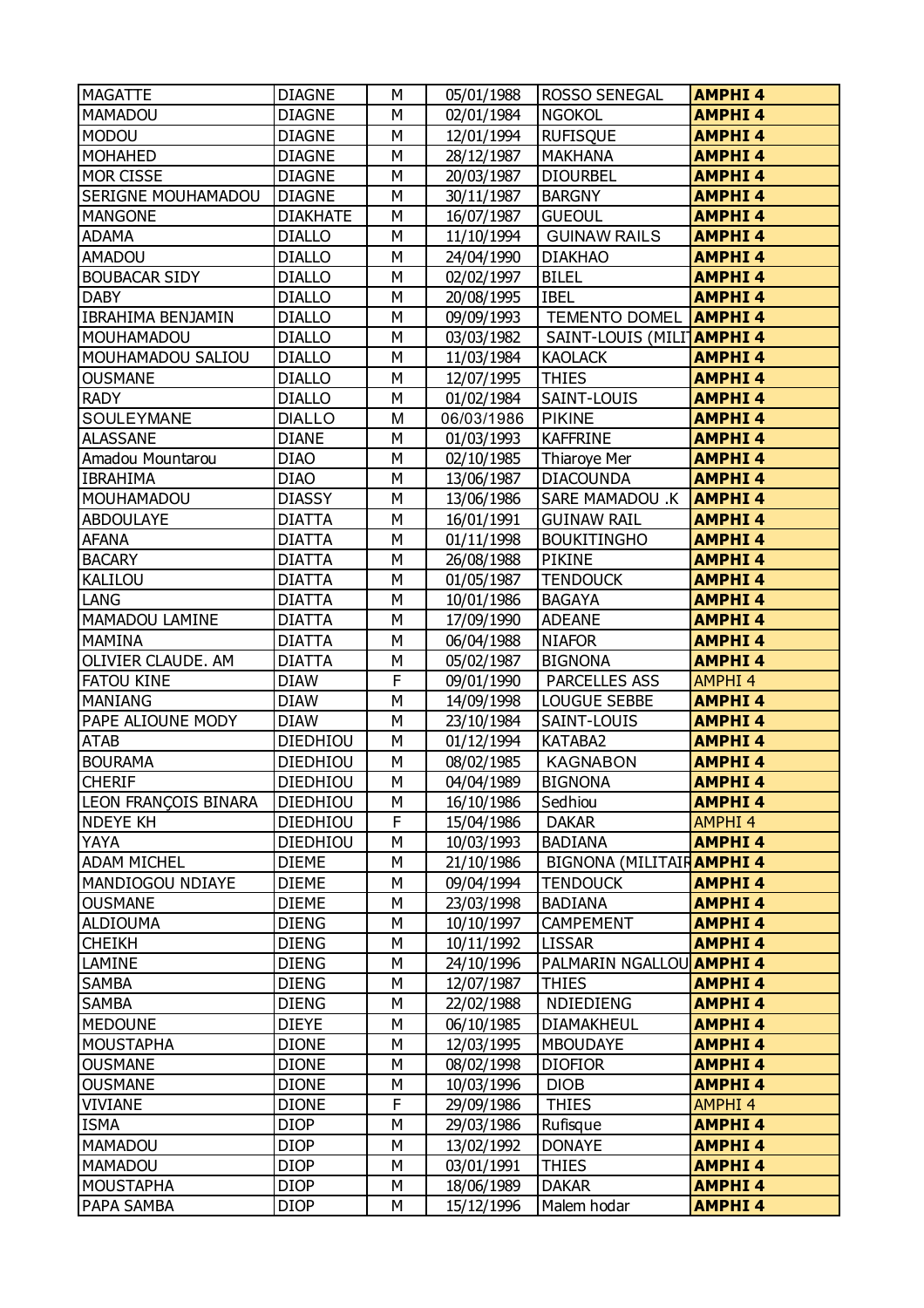| <b>PAPE BALLA THIANE</b>  | <b>DIOP</b>     | М                       | 13/02/1989 | <b>BEKHAR</b>                    | <b>AMPHI4</b> |
|---------------------------|-----------------|-------------------------|------------|----------------------------------|---------------|
| <b>SERIGNE DAME</b>       | <b>DIOP</b>     | M                       | 13/08/1984 | <b>GUEOUL</b>                    | <b>AMPHI4</b> |
| ABDOU KARIM               | <b>DIOUF</b>    | M                       | 23/03/1989 | <b>GOUDEME</b>                   | <b>AMPHI4</b> |
| ABDOULAYE GUEYE           | DIOUF           | М                       | 18/08/1989 | <b>BARGNY</b>                    | <b>AMPHI4</b> |
| ALIOU                     | <b>DIOUF</b>    | M                       | 20/04/1986 | <b>NDIONE MATENING</b>           | <b>AMPHI4</b> |
| <b>AMATH</b>              | <b>DIOUF</b>    | M                       | 26/10/1995 | <b>MBAM</b>                      | <b>AMPHI4</b> |
| <b>AMATH</b>              | <b>DIOUF</b>    | M                       | 30/06/1995 | <b>KAOLACK</b>                   | <b>AMPHI4</b> |
| <b>ASSANE NDOUR</b>       | <b>DIOUF</b>    | M                       | 14/12/1989 | <b>BARGNY</b>                    | <b>AMPHI4</b> |
| <b>BIRAME</b>             | <b>DIOUF</b>    | M                       | 10/06/1987 | <b>KOALACK</b>                   | <b>AMPHI4</b> |
| <b>CHEIKH TIDIANE</b>     | <b>DIOUF</b>    | М                       | 30/12/1984 | <b>THIES</b>                     | <b>AMPHI4</b> |
| <b>COUMBA NDOFFENE</b>    | <b>DIOUF</b>    | M                       | 10/01/1986 | <b>DIAKHAO</b>                   | <b>AMPHI4</b> |
| DADEL D.MAODO MALICK      | <b>DIOUF</b>    | M                       | 07/03/1987 | <b>DAKAR</b>                     | <b>AMPHI4</b> |
| <b>LATSOUCK</b>           | <b>DIOUF</b>    | М                       | 19/07/1996 | <b>NDOFFENE</b>                  | <b>AMPHI4</b> |
| <b>MAMADOU</b>            | <b>DIOUF</b>    | M                       | 11/04/1987 | <b>SOKONE</b>                    | <b>AMPHI4</b> |
| <b>OUSMANE</b>            | <b>DIOUF</b>    | M                       | 03/04/1998 | <b>DIOUROUP</b>                  | <b>AMPHI4</b> |
| <b>OUSMANE</b>            | <b>DIOUF</b>    | М                       | 15/01/1990 | <b>DIOUROUP</b>                  | <b>AMPHI4</b> |
| <b>RAPHAEL</b>            | <b>DIOUF</b>    | M                       | 04/03/1985 | Thies                            | <b>AMPHI4</b> |
| <b>SAMBA</b>              | <b>DIOUF</b>    | M                       | 02/02/1983 | <b>MBOUDAYE</b>                  | <b>AMPHI4</b> |
| <b>SERIGNE ABDOU AZIZ</b> | <b>DIOUF</b>    | M                       | 05/05/1983 | BAMBEY (MILITAIRE AMPHI 4        |               |
| <b>MAMADOU</b>            | <b>DRAME</b>    | M                       | 03/04/1991 | MISSIRA BOCODAYE AMPHI 2         |               |
| <b>MAMADOU</b>            | <b>FALL</b>     | M                       | 23/01/1986 | <b>LOUGA</b>                     | <b>AMPHI2</b> |
| MAMADOU LAMINE            | <b>FALL</b>     | М                       | 08/08/1989 | THIÉS (MILITAIRE) <b>AMPHI 2</b> |               |
| PAPE ABDOULAYE            | <b>FALL</b>     | M                       | 04/06/1984 | ST LOUIS (MILITAIR AMPHI 2       |               |
| <b>ABDOULAYE</b>          | <b>FAYE</b>     | M                       | 18/09/1995 | <b>JOAL</b>                      | <b>AMPHI2</b> |
| <b>ALBOURY</b>            | <b>FAYE</b>     | М                       | 12/03/1987 | <b>THIES</b>                     | <b>AMPHI2</b> |
| <b>ALIOU</b>              | <b>FAYE</b>     | M                       | 11/10/1996 | <b>MBELLONGOUTH</b>              | <b>AMPHI2</b> |
| <b>BABACAR</b>            | <b>FAYE</b>     | M                       | 21/10/1998 | <b>WACK NGOUNA</b>               | <b>AMPHI2</b> |
| <b>BABOU</b>              | <b>FAYE</b>     | М                       | 08/02/1988 | <b>LOUL SESSENE</b>              | <b>AMPHI2</b> |
| <b>DEMBA</b>              | <b>FAYE</b>     | M                       | 12/12/1989 | Saint louis                      | <b>AMPHI2</b> |
| <b>DIEGANE</b>            | <b>FAYE</b>     | M                       | 26/11/1997 | <b>NDIAMBOUR</b>                 | <b>AMPHI2</b> |
| <b>LATSOUCK</b>           | <b>FAYE</b>     | M                       | 10/12/1989 | <b>NGOUYE</b>                    | <b>AMPHI2</b> |
| <b>MALICK</b>             | <b>FAYE</b>     | M                       | 23/03/1999 | <b>MONE</b>                      | <b>AMPHI2</b> |
| <b>MAMATH</b>             | <b>FAYE</b>     | M                       | 13/12/1998 | <b>BARKEVEL</b>                  | <b>AMPHI2</b> |
| OUSSEYNOU                 | <b>FAYE</b>     | M                       | 14/02/1989 | <b>FATICK</b>                    | <b>AMPHI2</b> |
| <b>PAPE</b>               | <b>FAYE</b>     | $\overline{\mathsf{M}}$ | 12/02/1996 | NGUINTH SERERES <b>AMPHI 2</b>   |               |
| <b>BAYE CHEIKH</b>        | GAYE            | М                       | 31/05/1994 | <b>THIES</b>                     | <b>AMPHI2</b> |
| <b>MOISE NESTOR</b>       | <b>GOMIS</b>    | М                       | 26/02/1987 | <b>KAOLACK</b>                   | <b>AMPHI2</b> |
| <b>ABDOULAYE</b>          | <b>GOUDIABY</b> | M                       | 05/04/1996 | <b>COUBALAN</b>                  | <b>AMPHI2</b> |
| <b>BAKARY</b>             | <b>GOUDIABY</b> | М                       | 24/01/1987 | <b>BIGNONA</b>                   | <b>AMPHI2</b> |
| <b>BADOU</b>              | <b>GUEYE</b>    | М                       | 20/05/1984 | RUFISQUE (MILITAI AMPHI 2        |               |
| <b>IBRAHIMA</b>           | GUEYE           | M                       | 04/03/1998 | <b>SIKA TROUM</b>                | <b>AMPHI2</b> |
| <b>OUSMANE</b>            | <b>GUEYE</b>    | М                       | 15/11/1991 | <b>SAINT LOUIS</b>               | <b>AMPHI2</b> |
| PAPA A                    | <b>GUEYE</b>    | М                       | 20/02/1988 | <b>THIES</b>                     | <b>AMPHI2</b> |
| SAMBA                     | GUEYE           | М                       | 26/11/1986 | <b>RUFISQUE</b>                  | <b>AMPHI2</b> |
| <b>ARONA</b>              | GUINDO          | М                       | 23/12/1992 | SAINT-LOUIS                      | <b>AMPHI2</b> |
| <b>MADANY</b>             | КA              | М                       | 01/01/1988 | <b>MALEM HODAR</b>               | <b>AMPHI2</b> |
| <b>MOUSTAPHA</b>          | KA              | M                       | 12/02/1998 | <b>GOSSAS</b>                    | <b>AMPHI2</b> |
| <b>OUMAR</b>              | KA              | М                       | 17/02/1990 | <b>NIAGA</b>                     | <b>AMPHI2</b> |
| Moussa Diop               | <b>KAMARA</b>   | М                       | 13/01/1997 | Saint louis                      | <b>AMPHI2</b> |
| <b>CAMILLE LOUISIEN</b>   | <b>KAMONY</b>   | M                       | 22/02/1990 | <b>DIABANG</b>                   | <b>AMPHI2</b> |
| <b>BOUBACAR</b>           | KANDE           | М                       | 06/01/1987 | <b>KOLDA</b>                     | <b>AMPHI2</b> |
| NDIANKOU                  | <b>KANE</b>     | М                       | 11/05/1987 | <b>PIKINE</b>                    | <b>AMPHI2</b> |
| SERIGNE MB.               | <b>KANE</b>     | M                       | 21/01/1988 | <b>DIAMAGUENE</b>                | <b>AMPHI2</b> |
| DANY STEPHANE             | KATHIAW         | М                       | 29/08/1985 | <b>THIES</b>                     | <b>AMPHI2</b> |
| <b>BABACAR NDIAYE</b>     | <b>MACOLY</b>   | М                       | 20/11/1998 | Thiès                            | <b>AMPHI2</b> |
| <b>LUCIEN ALBERT</b>      | <b>MALELE</b>   | M                       | 31/07/1985 | <b>KAOLACK</b>                   | <b>AMPHI2</b> |
|                           |                 |                         |            |                                  |               |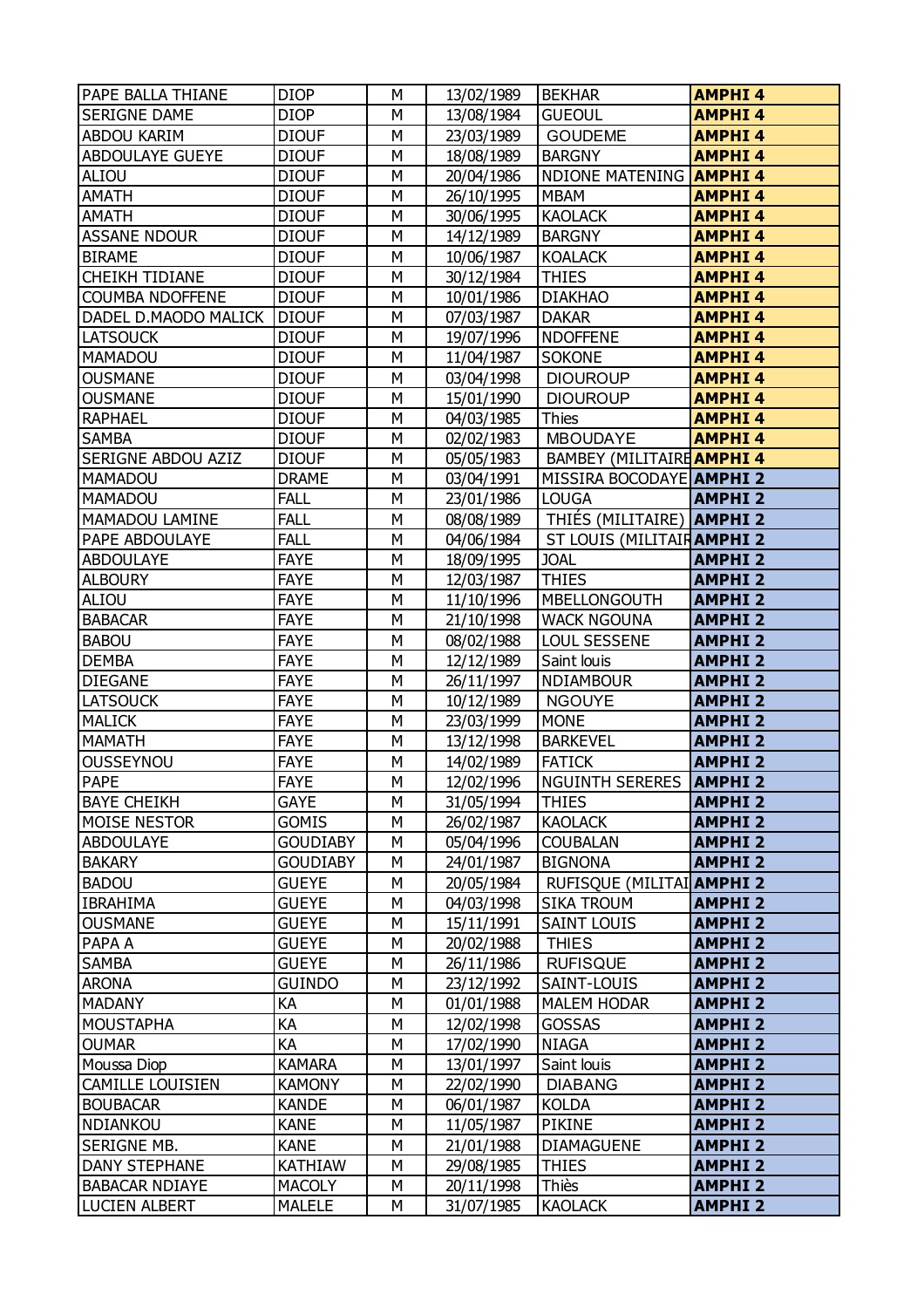| <b>BACARY</b>                   | <b>MANE</b>     | М              | 28/09/1996 | <b>KARONGUE</b>       | <b>AMPHI2</b> |
|---------------------------------|-----------------|----------------|------------|-----------------------|---------------|
| <b>DOUDOU FALL</b>              | <b>MANE</b>     | M              | 18/06/1988 | <b>EBINAKO</b>        | <b>AMPHI2</b> |
| <b>KARAMBA CISSE</b>            | <b>MANE</b>     | M              | 03/03/1984 | Colomba               | <b>AMPHI2</b> |
| <b>BOURAMA</b>                  | <b>MANGA</b>    | M              | 20/03/1998 | <b>ENAMPORE</b>       | <b>AMPHI2</b> |
| <b>CHRISTOPHE JEAN</b>          | <b>MANSALY</b>  | M              | 10/11/1986 | ZIGUINCHOR            | <b>AMPHI2</b> |
| <b>SAGNAP</b>                   | <b>MANSALY</b>  | M              | 20/04/1985 | <b>ZIGUINCHOR</b>     | <b>AMPHI2</b> |
| YAKIONE                         | <b>MANSALY</b>  | M              | 12/01/1985 | <b>DJIMASSAR</b>      | <b>AMPHI2</b> |
| <b>YOUSSOUPH</b>                | <b>MANSALY</b>  | M              | 21/10/1987 | <b>ZIGUINCHOR</b>     | <b>AMPHI2</b> |
| <b>ISSA</b>                     | <b>MAR</b>      | M              | 02/02/1995 | <b>WARANG</b>         | <b>AMPHI2</b> |
| PATHE NDIAYE                    | <b>MBATHIE</b>  | M              | 20/04/1991 | <b>DAKAR</b>          | <b>AMPHI2</b> |
| <b>ADAMA</b>                    | <b>MBAYE</b>    | M              | 21/02/1984 | <b>THIES</b>          | <b>AMPHI2</b> |
| <b>BOUBACAR</b>                 | <b>MBAYE</b>    | M              | 22/10/1998 | <b>NIAGUIS</b>        | <b>AMPHI2</b> |
| <b>IBRAHIMA</b>                 | <b>MBAYE</b>    | M              | 07/09/1996 | <b>DIOURBEL</b>       | <b>AMPHI2</b> |
| <b>IBRAHIMA</b>                 | <b>MBAYE</b>    | M              | 31/12/1983 | <b>GATTE NGARAFF</b>  | <b>AMPHI2</b> |
| <b>MAKHTAR</b>                  | <b>MBAYE</b>    | M              | 20/12/1990 | <b>GAMBOIL</b>        | <b>AMPHI2</b> |
| <b>MOUSSA</b>                   | <b>MBAYE</b>    | M              | 07/02/1984 | <b>KARNDIANE</b>      | <b>AMPHI2</b> |
| <b>ALASSANE</b>                 | <b>MBENGUE</b>  | M              | 05/11/1984 | LATMINGUE             | <b>AMPHI2</b> |
| PHILIPPE PATRIICE HENRI MBENGUE |                 | M              | 24/04/1989 | <b>SAINT LOUIS</b>    | <b>AMPHI2</b> |
| <b>ADAMA</b>                    | <b>MBODJI</b>   | M              | 04/09/1984 | <b>NGOLOTHE</b>       | <b>AMPHI2</b> |
| AMADOU DIA                      | <b>MBODJI</b>   | M              | 26/03/1987 | <b>DYA</b>            | <b>AMPHI2</b> |
| AMADOU SANDIGUI CISSE MENDY     |                 | M              | 01/12/1986 | <b>BOUTOUTE</b>       | <b>AMPHI2</b> |
| <b>ROBERT</b>                   | <b>MENDY</b>    | M              | 28/11/1985 | <b>ZIGUINCHOR</b>     | <b>AMPHI2</b> |
| <b>GEORGE MAURICE</b>           | <b>MINKETTE</b> | M              | 15/09/1989 | NIORO DU RIP          | <b>AMPHI2</b> |
| <b>CHEIKH TIDIANE</b>           | <b>NDAO</b>     | M              | 13/06/1988 | <b>KEUR WALY</b>      | <b>AMPHI2</b> |
| <b>MBAYE</b>                    | <b>NDAO</b>     | M              | 07/09/1984 | <b>PATAR</b>          | <b>AMPHI2</b> |
| MAMADOU                         | <b>NDAW</b>     | M              | 28/06/1986 | ZIGUINCHOR            | <b>AMPHI2</b> |
| <b>SERIGNE FALLOU</b>           | <b>NDAW</b>     | M              | 22/02/1996 | <b>THIES</b>          | <b>AMPHI2</b> |
| <b>ABDOULAYE</b>                | <b>NDIAYE</b>   | M              | 08/06/1997 | NIORO DU RIP          | <b>AMPHI2</b> |
| <b>ALE</b>                      | <b>NDIAYE</b>   | M              | 02/03/1989 | Mbeuleukhe            | <b>AMPHI2</b> |
| <b>ALIOUNNE BADARA</b>          | <b>NDIAYE</b>   | M              | 06/01/1992 | Dagana                | <b>AMPHI2</b> |
| <b>BABACAR</b>                  | <b>NDIAYE</b>   | M              | 05/12/1986 | <b>DIOURBEL</b>       | <b>AMPHI2</b> |
| <b>BABACAR</b>                  | <b>NDIAYE</b>   | M              | 08/09/1990 | <b>NIAGUE</b>         | <b>AMPHI2</b> |
| <b>BADARA</b>                   | <b>NDIAYE</b>   | M              | 09/08/1996 | <b>GANDIAYE</b>       | <b>AMPHI2</b> |
| <b>CHEIKH</b>                   | <b>NDIAYE</b>   | M              | 18/03/1997 | <b>TOUBA</b>          | <b>AMPHI2</b> |
| <b>CHEIKH</b>                   | <b>NDIAYE</b>   | $\overline{M}$ | 08/04/1995 | <b>FATICK</b>         | <b>AMPHI2</b> |
| <b>CHEIKH FALY</b>              | <b>NDIAYE</b>   | М              | 31/01/1988 | <b>DIOURBEL</b>       | <b>AMPHI2</b> |
| <b>DAOUDA</b>                   | <b>NDIAYE</b>   | М              | 26/02/1984 | <b>RICHARD TOLL</b>   | <b>AMPHI2</b> |
| EL HADJ                         | <b>NDIAYE</b>   | М              | 10/10/1987 | <b>MBOTIL</b>         | <b>AMPHI2</b> |
| <b>ISSA</b>                     | <b>NDIAYE</b>   | М              | 11/09/1989 | <b>MBOUR</b>          | <b>AMPHI2</b> |
| <b>ISSA</b>                     | <b>NDIAYE</b>   | M              | 26/03/1997 | <b>DOUNGUEL</b>       | <b>AMPHI2</b> |
| MAMADOU                         | <b>NDIAYE</b>   | М              | 31/12/1987 | <b>TANDA MBOUDAYE</b> | <b>AMPHI2</b> |
| MAME COLY                       | <b>NDIAYE</b>   | М              | 13/02/1997 | SOMB                  | <b>AMPHI2</b> |
| <b>MAMOUR</b>                   | <b>NDIAYE</b>   | М              | 16/11/1989 | <b>NDOFFANE</b>       | <b>AMPHI2</b> |
| <b>NIAKAR</b>                   | NDIAYE          | М              | 04/02/1986 | <b>DIORAL</b>         | <b>AMPHI6</b> |
| <b>SAMBA</b>                    | <b>NDIAYE</b>   | М              | 10/06/1986 | <b>THIARIACK</b>      | <b>AMPHI6</b> |
| <b>SAMBA</b>                    | <b>NDIAYE</b>   | М              | 18/01/1998 | <b>SIKATROUM</b>      | <b>AMPHI6</b> |
| YAYE AMY                        | <b>NDIAYE</b>   | М              | 05/01/1991 | Keur Ballé            | <b>AMPHI6</b> |
| <b>DJIBRIL</b>                  | <b>NDIONE</b>   | М              | 30/01/1984 | POPENGUINE            | <b>AMPHI6</b> |
| MICHEL                          | <b>NDIONE</b>   | М              | 28/11/1987 | <b>THIES</b>          | <b>AMPHI6</b> |
| <b>DRAMANE</b>                  | <b>NDIONGUE</b> | М              | 14/08/1996 | <b>PODOR</b>          | <b>AMPHI6</b> |
| SIDY                            | <b>NDOME</b>    | М              | 13/03/1993 | <b>PODOR</b>          | <b>AMPHI6</b> |
| <b>ABDOU</b>                    | <b>NDOUR</b>    | M              | 13/04/1999 | <b>DJILASSE</b>       | <b>AMPHI6</b> |
| <b>MAGUETTE</b>                 | <b>NDOUR</b>    | М              | 01/01/1994 | <b>THIES</b>          | <b>AMPHI6</b> |
| <b>MAMADOU LOUIS</b>            | <b>NDOUR</b>    | М              | 05/06/1999 | <b>DIORAL</b>         | <b>AMPHI6</b> |
| <b>MAMADOU SALIF</b>            | <b>NDOUR</b>    | М              | 18/10/1988 | <b>DAKAR</b>          | <b>AMPHI6</b> |
| LOUIS HUBERT FULGENCE NETOU     |                 | М              | 24/07/1989 | <b>DAKAR</b>          | <b>AMPHI6</b> |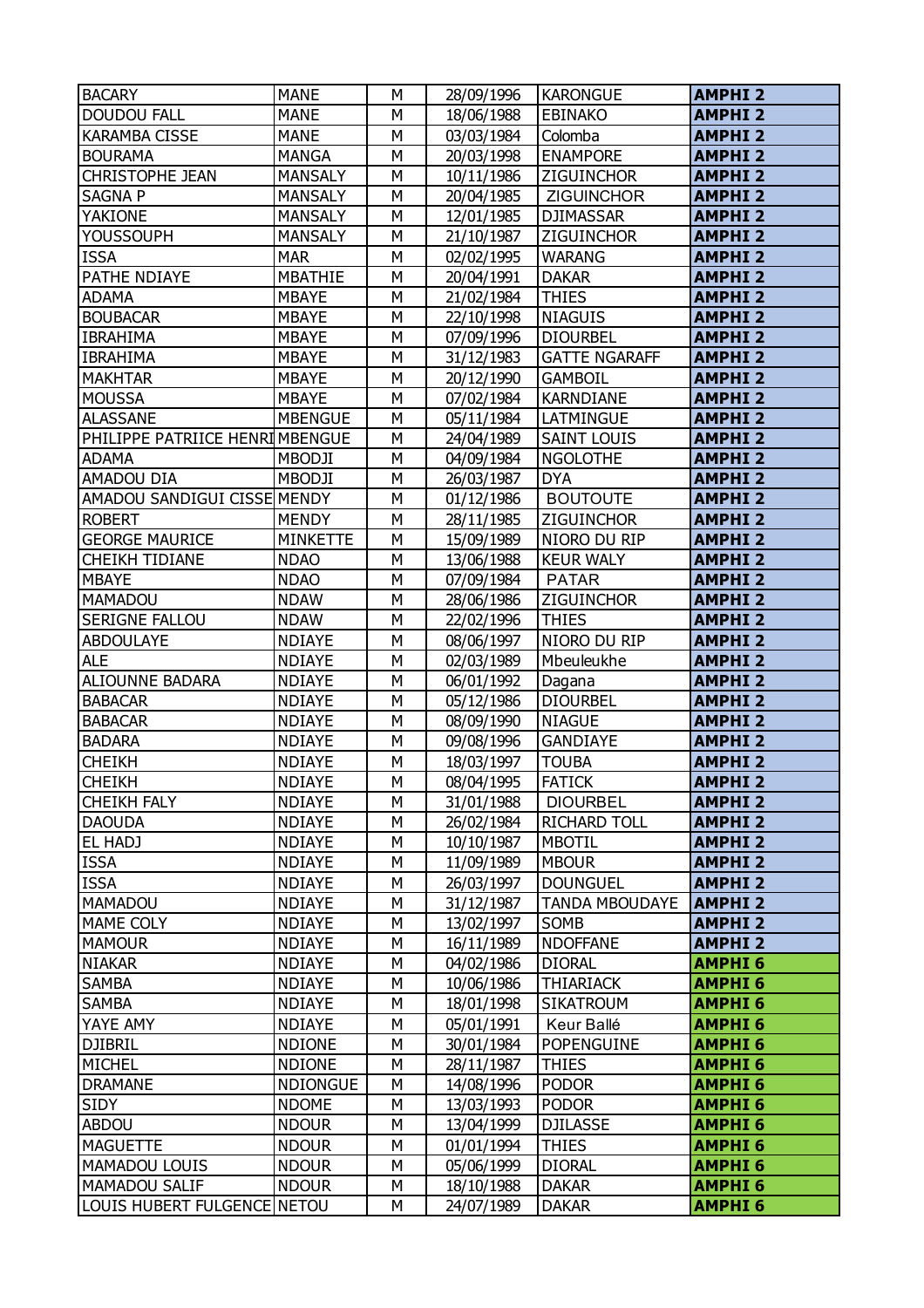| <b>HIPPOLYTE</b>      | <b>NGANDOUL</b> | м                       | 08/03/1986 | <b>YEUMBEUL</b>           | <b>AMPHI 6</b> |
|-----------------------|-----------------|-------------------------|------------|---------------------------|----------------|
| <b>BARA</b>           | <b>NGOM</b>     | M                       | 18/05/1990 | <b>DIAKHAO</b>            | <b>AMPHI6</b>  |
| <b>DJIBY</b>          | <b>NGOM</b>     | M                       | 28/08/1985 | Khombole                  | <b>AMPHI6</b>  |
| ELHADJI MALICK        | <b>NGOM</b>     | М                       | 01/06/1985 | <b>FATICK</b>             | <b>AMPHI6</b>  |
| <b>SERIGNE FALLOU</b> | <b>NGOM</b>     | M                       | 11/09/1996 | MBOUR (MILITAIRE) AMPHI 6 |                |
| <b>ABDOU AZIZ</b>     | <b>NIANG</b>    | M                       | 31/12/1990 | Medina gounass            | <b>AMPHI6</b>  |
| <b>ASSANE</b>         | <b>NIANG</b>    | M                       | 24/01/1998 | <b>NIANGHENE WALO</b>     | <b>AMPHI6</b>  |
| <b>FATOU</b>          | <b>NIANG</b>    | F                       | 10/10/1996 | Kaolack                   | <b>AMPHI6</b>  |
| <b>IBRAHIMA</b>       | <b>NIANG</b>    | M                       | 21/03/1990 | PIKINE                    | <b>AMPHI 6</b> |
| <b>NDIOUGA</b>        | <b>NIANG</b>    | М                       | 28/03/1995 | <b>THIENGUE NIANG</b>     | <b>AMPHI 6</b> |
| <b>MOMATH</b>         | <b>NIASS</b>    | M                       | 01/04/1997 | <b>THIOFFIOR</b>          | <b>AMPHI6</b>  |
| <b>DENIS AUDRIN</b>   | <b>NYAFOUNA</b> | М                       | 10/12/1986 | DJIBONKER DJIBOHE AMPHI 6 |                |
| <b>JEAN VALERY</b>    | <b>NZALY</b>    | М                       | 20/11/1984 | <b>KEUR MASSAR</b>        | <b>AMPHI6</b>  |
| <b>OUMAR</b>          | <b>POUYE</b>    | M                       | 01/02/1986 | <b>RUFISQUE</b>           | <b>AMPHI6</b>  |
| ABDOURAHMANE          | SADIO           | M                       | 15/08/1990 | <b>DIATTACOUNDA</b>       | <b>AMPHI6</b>  |
| <b>BALLA MOUSSA</b>   | SADIO           | М                       | 25/12/1993 | <b>BIRKAMA</b>            | <b>AMPHI6</b>  |
| <b>ERNEST AMANA</b>   | <b>SAGNA</b>    | M                       | 20/02/1987 | <b>BRIN</b>               | <b>AMPHI6</b>  |
| <b>HIPPOLY MICHEL</b> | <b>SAGNA</b>    | M                       | 07/04/1998 | <b>BAFICAN</b>            | <b>AMPHI6</b>  |
| <b>MAME BIRAME</b>    | <b>SAGNA</b>    | М                       | 31/12/1998 | <b>KAOLACK</b>            | <b>AMPHI6</b>  |
| <b>OUSMANE</b>        | <b>SAGNA</b>    | M                       | 15/05/1983 | <b>THIONCK ESSYL</b>      | <b>AMPHI6</b>  |
| SOULEYMANE            | SAGNA           | M                       | 12/04/1988 | <b>BODE</b>               | <b>AMPHI6</b>  |
| <b>RAPHAEL</b>        | <b>SAGNE</b>    | М                       | 20/03/1996 | <b>DAKAR</b>              | <b>AMPHI6</b>  |
| ABIB                  | <b>SALL</b>     | M                       | 31/01/1993 | Saint louis               | <b>AMPHI6</b>  |
| MADIAMA               | <b>SALL</b>     | М                       | 02/04/1988 | <b>RUFISQUE</b>           | <b>AMPHI6</b>  |
| <b>MOUSTAPHA</b>      | <b>SALL</b>     | М                       | 16/03/1988 | <b>PIKINE</b>             | <b>AMPHI6</b>  |
| PAPE SADIBOU          | <b>SALL</b>     | M                       | 06/10/1989 | <b>YEUMBEUL</b>           | <b>AMPHI6</b>  |
| ALASSANE DJINKA       | SAMBOU          | M                       | 30/01/1986 | <b>MLOMP</b>              | <b>AMPHI6</b>  |
| <b>DEMBA DIAKHATE</b> | <b>SAMBOU</b>   | М                       | 06/06/1989 | <b>THIONCK ESSYL</b>      | <b>AMPHI6</b>  |
| <b>DAOUDA</b>         | <b>SANE</b>     | M                       | 31/12/1990 | <b>BIGNONA</b>            | <b>AMPHI6</b>  |
| LANDING               | <b>SANE</b>     | M                       | 23/03/1990 | <b>BALINGORE</b>          | <b>AMPHI6</b>  |
| OUSSEYNOU             | <b>SANE</b>     | М                       | 18/06/1996 | <b>SINDIAN</b>            | <b>AMPHI6</b>  |
| SOULEYMANE            | <b>SANE</b>     | M                       | 22/02/1988 | <b>DJIMANDE</b>           | <b>AMPHI6</b>  |
| <b>DAOUDA</b>         | <b>SARR</b>     | M                       | 15/02/1983 | <b>DAKAR</b>              | <b>AMPHI6</b>  |
| <b>DORO ALELE</b>     | <b>SARR</b>     | M                       | 04/11/1998 | <b>MBOUR</b>              | <b>AMPHI6</b>  |
| MOUSSA SAIDOU         | <b>SARR</b>     | $\overline{\mathsf{M}}$ | 30/11/1990 | <b>THIES</b>              | <b>AMPHI 6</b> |
| <b>CHEIKH CAMARA</b>  | <b>SECK</b>     | М                       | 01/03/1985 | <b>DAKAR</b>              | <b>AMPHI 6</b> |
| <b>GANA NDAW</b>      | <b>SECK</b>     | М                       | 15/09/1986 | <b>BARGNY</b>             | <b>AMPHI6</b>  |
| LATYR                 | <b>SECK</b>     | M                       | 12/01/1986 | Sindia                    | <b>AMPHI6</b>  |
| MAMADOU               | <b>SECK</b>     | М                       | 08/04/1993 | Tassette sereres          | <b>AMPHI 6</b> |
| <b>MAMADOU</b>        | <b>SECK</b>     | М                       | 31/03/1989 | BARGNY (MILITAIRE AMPHI 6 |                |
| <b>MBAYE GUEYE</b>    | <b>SECK</b>     | M                       | 20/06/1988 | <b>DAKAR</b>              | <b>AMPHI6</b>  |
| <b>OMAR</b>           | <b>SEGNANE</b>  | М                       | 07/09/1995 | NDIAMACOLONG              | <b>AMPHI6</b>  |
| <b>ANDRE</b>          | <b>SENE</b>     | М                       | 13/01/1983 | <b>FATICK</b>             | <b>AMPHI6</b>  |
| <b>ELHADJI MATAR</b>  | <b>SENE</b>     | М                       | 28/12/1989 | <b>DAKAR</b>              | <b>AMPHI6</b>  |
| <b>IBRAHIMA</b>       | <b>SENE</b>     | М                       | 22/03/1997 | MANDE KEUR MIGNAAMPHI 6   |                |
| MOUHAMADOU            | <b>SENE</b>     | м                       | 05/05/1989 | KEUR MANIANG (MI AMPHI 6  |                |
| <b>SERIGNE SALIOU</b> | <b>SENE</b>     | М                       | 18/07/1986 | <b>NGUEKOKH</b>           | <b>AMPHI6</b>  |
| <b>MOUSSA</b>         | SEYDI           | М                       | 13/01/1989 | <b>KOLDA</b>              | <b>AMPHI6</b>  |
| <b>SALIA</b>          | <b>SEYDI</b>    | М                       | 29/11/1989 | <b>KOLDA</b>              | <b>AMPHI 6</b> |
| <b>ISSA</b>           | <b>SEYE</b>     | М                       | 14/07 1991 | <b>THIES</b>              | <b>AMPHI 6</b> |
| MOUSTAPHA             | SEYE            | М                       | 19/06/1981 | THIES                     | <b>AMPHI 6</b> |
| <b>SIDY DIARRA</b>    | <b>SEYE</b>     | М                       | 17/04/1985 | Yeumbeul                  | <b>AMPHI6</b>  |
| <b>PASCAL</b>         | SIMBIANE        | М                       | 04/01/1983 | DIEMBERING KAOUT AMPHI 6  |                |
| AMADOU LAMINE         | SONKO           | М                       | 10/12/1985 | <b>LOUGA</b>              | <b>AMPHI 6</b> |
| <b>IBRAHIMA</b>       | <b>SOUARE</b>   | М                       | 20/02/1998 | <b>TAMBACOUNDA</b>        | <b>AMPHI6</b>  |
| <b>AMADY</b>          | SOW             | М                       | 13/02/1996 | NDIEDIENG                 | <b>AMPHI 6</b> |